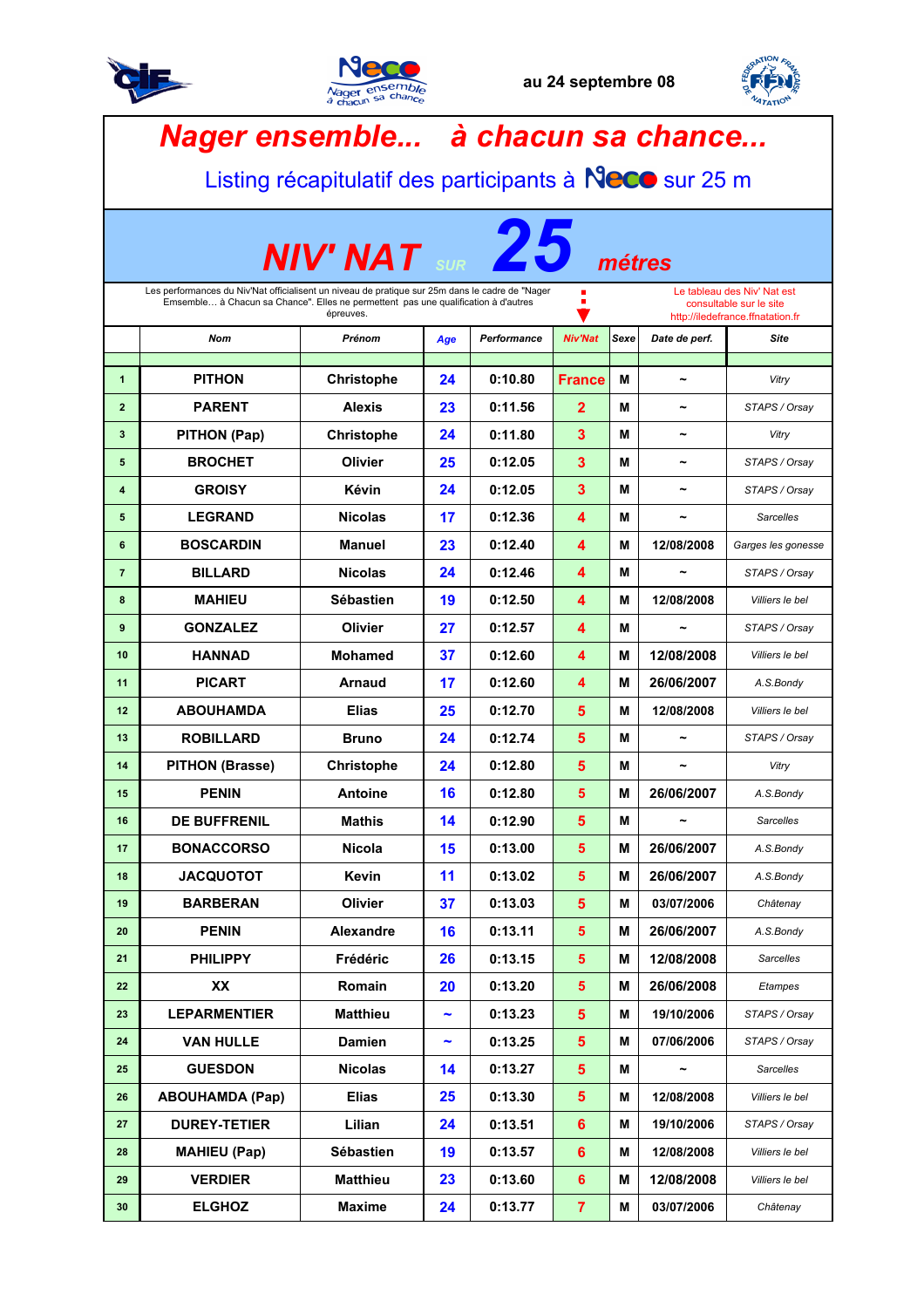| 31 | <b>AVRY</b>             | Cédric              | $\tilde{\phantom{a}}$ | 0:13.79 | $\overline{7}$          | M  | $\tilde{}$            | STAPS / Orsay    |
|----|-------------------------|---------------------|-----------------------|---------|-------------------------|----|-----------------------|------------------|
| 32 | <b>BLANC</b>            | <b>Patrick</b>      | 46                    | 0:13.80 | $\overline{7}$          | M  | 07/06/2006            | STAPS / Orsay    |
| 33 | <b>BONACCORSO</b>       | <b>Nicolas</b>      | 15                    | 0:13.90 | $\overline{7}$          | M  | 26/06/2007            | A.S.Bondy        |
| 34 | <b>SAHEL</b>            | Samy                | 14                    | 0:13.90 | $\overline{7}$          | М  | $\tilde{\phantom{a}}$ | <b>Sarcelles</b> |
| 35 | <b>MANCHE</b>           | <b>Aymeric</b>      | 14                    | 0:13.92 | $\overline{7}$          | M  | 06/10/2007            | <b>Sarcelles</b> |
| 36 | <b>VEILLARD</b>         | Quentin             | 15                    | 0:13.98 | $\overline{7}$          | M  | 26/06/2008            | Etampes          |
| 37 | <b>VELHO DE ALMEIDA</b> | <b>Eric</b>         | $\tilde{\phantom{a}}$ | 0:14.03 | $\overline{7}$          | Μ  | $\tilde{\phantom{a}}$ | STAPS / Orsay    |
| 38 | <b>ROPERT</b>           | <b>Marie</b>        | 14                    | 0:14.04 | $\overline{\mathbf{4}}$ | F  | 26/06/2007            | A.S.Bondy        |
| 39 | <b>ZAITZEFF</b>         | Alexandre           | 17                    | 0:14.07 | $\overline{7}$          | M  | $\tilde{\phantom{a}}$ | Sarcelles        |
| 40 | PHILIPPY (Pap)          | Frédéric            | 26                    | 0:14.10 | $\overline{7}$          | M  | 12/08/2008            | Sarcelles        |
| 41 | <b>ABDALLAH-MILOUD</b>  | <b>Mélanie</b>      | 24                    | 0:14.13 | 4                       | F  | $\tilde{\phantom{a}}$ | STAPS / Orsay    |
| 42 | <b>BIZOUERNE</b>        | <b>Foriane</b>      | 15                    | 0:14.25 | $\overline{\mathbf{4}}$ | F  | 26/06/2007            | A.S.Bondy        |
| 43 | <b>ROSINSKI</b>         | Cécilia             | 15                    | 0:14.27 | $\overline{\mathbf{4}}$ | F  | 26/06/2008            | Etampes          |
| 44 | <b>LOUIS</b>            | Claire              | $\tilde{\phantom{a}}$ | 0:14.46 | $5\phantom{1}$          | F  | $\tilde{}$            | STAPS / Orsay    |
| 45 | <b>DUGARD</b>           | <b>Alexis</b>       | 20                    | 0:14.55 | 8                       | M  | 19/10/2006            | STAPS / Orsay    |
| 46 | <b>MAURICE</b>          | <b>Marie-Sophie</b> | 15                    | 0:14.60 | $5\phantom{1}$          | F  | $\tilde{\phantom{a}}$ | Sarcelles        |
| 47 | <b>MAO</b>              | Linda               | 22                    | 0:14.62 | $6\phantom{a}$          | F  | 07/06/2006            | STAPS / Orsay    |
| 48 | <b>LABEAU</b>           | <b>Thomas</b>       | 13                    | 0:14.62 | $\overline{9}$          | M  | $\tilde{\phantom{a}}$ | <b>Sarcelles</b> |
| 49 | <b>BRUNUES</b>          | Morgane             | 17                    | 0:14.70 | $6\phantom{1}6$         | F  | 26/06/2008            | Etampes          |
| 50 | <b>MAURIN</b>           | <b>Nicolas</b>      | 15                    | 0:14.76 | 9                       | M  | 10/06/2006            | Châtenay         |
| 51 | <b>MEUGNET</b>          | Maxime              | 26                    | 0:14.80 | $\overline{9}$          | М  | 12/08/2008            | Villiers le bel  |
| 52 | <b>LÉMIGNAC</b>         | Cédric              | 13                    | 0:14.80 | $\overline{9}$          | М  | 26/06/2007            | A.S.Bondy        |
| 53 | <b>DAOUT</b>            | <b>Philippe</b>     | 47                    | 0:14.88 | $\boldsymbol{9}$        | Μ  |                       | Vitry            |
| 54 | <b>PAIN</b>             | <b>Tifany</b>       | 12                    | 0:14.90 | $6\phantom{a}$          | F  | 26/06/2007            | A.S.Bondy        |
| 55 | <b>PINTO</b>            | <b>Marilyne</b>     | 13                    | 0:14.93 | $6\phantom{1}6$         | F  | $\tilde{\phantom{a}}$ | <b>Sarcelles</b> |
| 56 | <b>MARTIN</b>           | <b>Olivier</b>      | 22                    | 0:14.93 | 9                       | Μ  | 07/06/2006            | STAPS / Orsay    |
| 57 | <b>GEUS</b>             | Johann              | 27                    | 0:15.00 | 9                       | M  | $\tilde{}$            | STAPS / Orsay    |
| 58 | <b>ANNAN</b>            | Ahrnad              | 12                    | 0:15.00 | $\overline{9}$          | Μ  | 10/06/2006            | Châtenay         |
| 59 | <b>FICHER</b>           | Cécilia             | 23                    | 0:15.03 | $6\phantom{1}$          | F  | $\tilde{\phantom{a}}$ | STAPS / Orsay    |
| 60 | <b>VOLPILHAC</b>        | Noémie              | 12                    | 0:15.15 | $6\phantom{1}$          | F  | $\tilde{}$            | <b>Sarcelles</b> |
| 61 | <b>BOURDIN</b>          | Cédric              | 27                    | 0:15.15 | $\overline{9}$          | Μ  | 27/07/2006            | Grenouillère     |
| 62 | <b>ROBIN</b>            | <b>Marion</b>       | 22                    | 0:15.20 | $6\phantom{1}$          | F  | 12/08/2008            | Villiers le bel  |
| 63 | <b>GARCIA</b>           | Cindy               | 14                    | 0:15.20 | $6\phantom{1}6$         | F  | 26/06/2007            | A.S.Bondy        |
| 64 | <b>CHAUFFETON</b>       | Jeanne              | 13                    | 0:15.26 | $6\phantom{1}$          | F  | 26/06/2008            | Etampes          |
| 65 | <b>BELLAY</b>           | Matilde             | 14                    | 0:15.29 | $6\phantom{1}6$         | F  |                       | <b>Sarcelles</b> |
| 66 | <b>DURET</b>            | Lucie               | 12                    | 0:15.30 | $6\phantom{1}6$         | F. | 26/06/2007            | A.S.Bondy        |
| 67 | <b>CALABUIG</b>         | Laura               | 18                    | 0:15.33 | $\overline{7}$          | F  | $\tilde{\phantom{a}}$ | <b>Sarcelles</b> |
| 68 | <b>MAHJOUB</b>          | <b>Bilal</b>        | 14                    | 0:15.33 | 10                      | Μ  | 06/10/2007            | Sarcelles        |
| 69 | <b>SAN SON</b>          | <b>Marion</b>       | 19                    | 0:15.49 | $\overline{7}$          | F  | 03/07/2006            | Châtenay         |
| 70 | <b>NIVAN</b>            | <b>Marvin</b>       | 14                    | 0:15.49 | 10                      | Μ  | $\tilde{}$            | Sarcelles        |
| 71 | <b>GONIDEC</b>          | <b>Mickael</b>      | 34                    | 0:15.59 | 10                      | М  | 12/08/2008            | <b>Sarcelles</b> |
| 72 | <b>VIRAPIN</b>          | Jean-Charles        | 38                    | 0:15.70 | 11                      | Μ  | $\tilde{\phantom{a}}$ | Vitry            |
| 73 | <b>SANTA</b>            | <b>Jacques</b>      | 43                    | 0:15.71 | 11                      | М  | 09/05/2006            | Vitry            |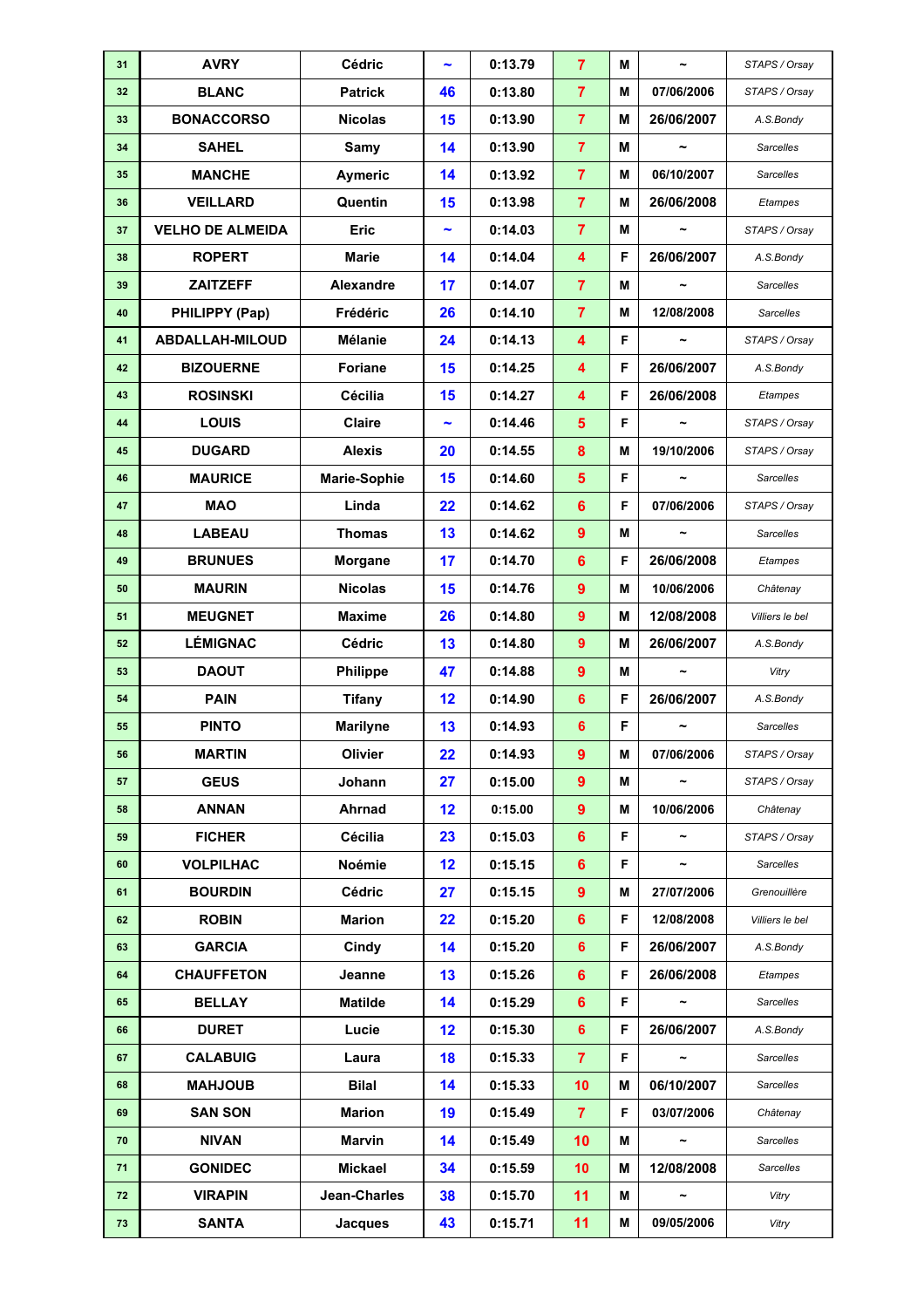| 74  | <b>ALLEAU</b>             | Solène           | 20                    | 0:15.75 | 8              | F | 07/06/2006            | STAPS / Orsay      |
|-----|---------------------------|------------------|-----------------------|---------|----------------|---|-----------------------|--------------------|
| 75  | <b>ABOUHAMDA (Dos)</b>    | <b>Elias</b>     | 25                    | 0:15.75 | 11             | M | 12/08/2008            | Villiers le bel    |
| 76  | <b>CORBILLON</b>          | Christian        | 53                    | 0:15.80 | 11             | M | 12/08/2008            | <b>Sarcelles</b>   |
| 77  | <b>MAZNI</b>              | <b>Mathis</b>    | 12                    | 0:15.80 | 11             | М | 26/06/2007            | A.S.Bondy          |
| 78  | <b>LASSAUGE</b>           | Frédéric         | 43                    | 0:15.87 | 11             | М | 09/05/2006            | Vitry              |
| 79  | <b>BOURSIER</b>           | Cédric           | $\boldsymbol{9}$      | 0:15.87 | 11             | М | 06/10/2007            | Sarcelles          |
| 80  | <b>COIFFARD</b>           | <b>Florine</b>   | 19                    | 0:15.97 | 8              | F | 26/06/2008            | Etampes            |
| 81  | <b>PECCATTE</b>           | Gwanaelle        | 16                    | 0:16.00 | 8              | F | 10/06/2006            | Châtenay           |
| 82  | <b>MEURET</b>             | Léa              | 13                    | 0:16.00 | 8              | F | 10/06/2006            | Châtenay           |
| 83  | <b>MICHELY</b>            | <b>Patrick</b>   | 44                    | 0:16.00 | 11             | М | 03/07/2006            | Châtenay           |
| 84  | <b>BOUTOUIL</b>           | Hachim           | 12                    | 0:16.00 | 11             | М | 26/06/2007            | A.S.Bondy          |
| 85  | <b>BOURSIER</b>           | Julie            | 12                    | 0:16.01 | 8              | F | $\tilde{\phantom{a}}$ | Sarcelles          |
| 86  | <b>TENEUR</b>             | <b>Nathalie</b>  | 35                    | 0:16.10 | 8              | F | 12/08/2008            | Villiers le bel    |
| 87  | <b>JEAN LOUIS</b>         | Océane           | 12                    | 0:16.18 | 8              | F | $\tilde{\phantom{a}}$ | <b>Sarcelles</b>   |
| 88  | <b>COUTE</b>              | Axel             | 23                    | 0:16.30 | 11             | М | 12/08/2008            | Villiers le bel    |
| 89  | <b>RICCI</b>              | <b>Marine</b>    | 23                    | 0:16.35 | $\overline{9}$ | F | 19/10/2006            | STAPS / Orsay      |
| 90  | <b>COELHO</b>             | Karl             | 14                    | 0:16.39 | 12             | M | 26/06/2008            | Etampes            |
| 91  | <b>VALLS DE GOMIS</b>     | Simon            | 23                    | 0:16.40 | 12             | М | 12/08/2008            | Villiers le bel    |
| 92  | <b>BOURSIER</b>           | Gaelle           | 11                    | 0:16.41 | $\overline{9}$ | F | 06/10/2007            | Sarcelles          |
| 93  | <b>PECCATTE</b>           | Cyhristophe      | 37                    | 0:16.55 | 12             | М | 10/06/2006            | Châtenay           |
| 94  | <b>PHILIPPY (Brasse)</b>  | Frédéric         | 26                    | 0:16.60 | 12             | М | 12/08/2008            | <b>Sarcelles</b>   |
| 95  | <b>FROMENTIN</b>          | Olivier          | 19                    | 0:16.62 | 13             | M | 03/07/2006            | Châtenay           |
| 96  | <b>GOTTSMANN</b>          | <b>Florie</b>    | 23                    | 0:16.80 | 10             | F | $\tilde{\phantom{a}}$ | STAPS / Orsay      |
| 97  | <b>MAHIEU (Brasse)</b>    | <b>Sébastien</b> | 19                    | 0:16.85 | 13             | М | 12/08/2008            | Villiers le bel    |
| 98  | <b>LÉMIGNAC</b>           | <b>Kevin</b>     | 11                    | 0:16.90 | 13             | М | 26/06/2007            | A.S.Bondy          |
| 99  | <b>MOREL</b>              | Valérie          | 35                    | 0:17.00 | 10             | F | 06/06/2006            | Vitry              |
| 100 | <b>VACCA</b>              | Laurette         | 11                    | 0:17.00 | 10             | F | 26/06/2007            | A.S.Bondy          |
| 101 | <b>MANCHE</b>             | <b>Maureen</b>   | $\tilde{\phantom{a}}$ | 0:17.08 | 10             | F | $\tilde{\phantom{a}}$ | <b>Sarcelles</b>   |
| 102 | <b>ROBIN (Pap)</b>        | <b>Marion</b>    | 22                    | 0:17.10 | 10             | F | 12/08/2008            | Villiers le bel    |
| 103 | <b>SOUUCCOUCHETY</b>      | <b>Niven</b>     | 13                    | 0:17.12 | 13             | М | 06/10/2007            | <b>Sarcelles</b>   |
| 104 | <b>SALLAH</b>             | <b>Mourad</b>    | 11                    | 0:17.20 | 13             | Μ | 12/08/2008            | Garges les gonesse |
| 105 | <b>BONNEUIL</b>           | Amélie           | 14                    | 0:17.29 | 10             | F | $\tilde{\phantom{a}}$ | <b>Sarcelles</b>   |
| 106 | <b>ROCHEREAU</b>          | Stéphanie        | 24                    | 0:17.31 | 11             | F | $\tilde{\phantom{a}}$ | STAPS / Orsay      |
| 107 | <b>BOSSU</b>              | <b>Aurélie</b>   | 22                    | 0:17.31 | 11             | F | $\tilde{\phantom{a}}$ | STAPS / Orsay      |
| 108 | <b>CANNAC</b>             | <b>Maxime</b>    | 15                    | 0:17.35 | 14             | Μ | 27/07/2006            | Grenouillère       |
| 109 | <b>BERTHOU</b>            | <b>Baptiste</b>  | 10                    | 0:17.39 | 14             | Μ | 26/06/2008            | Etampes            |
| 110 | <b>LEMAIRE</b>            | Lorélei          | 10                    | 0:17.40 | 11             | F | 26/06/2008            | Etampes            |
| 111 | <b>ABOUHAMDA (Brasse)</b> | <b>Elias</b>     | 25                    | 0:17.40 | 14             | Μ | 12/08/2008            | Villiers le bel    |
| 112 | <b>CAPEPS X</b>           | Pierre           | 22                    | 0:17.42 | 14             | Μ | 07/06/2006            | STAPS / Orsay      |
| 113 | <b>ZAITZEFF</b>           | <b>Dimitri</b>   | 13                    | 0:17.44 | 14             | Μ | 06/10/2007            | <b>Sarcelles</b>   |
| 114 | <b>RIBACK</b>             | <b>Bruno</b>     | 40                    | 0:17.67 | 15             | М | 03/07/2006            | Châtenay           |
| 115 | <b>TRIQUOIRE</b>          | Fred             | 41                    | 0:17.71 | 15             | М | 10/06/2006            | Châtenay           |
| 116 | <b>CLAUSTRE</b>           | <b>Manon</b>     | 23                    | 0:17.78 | 12             | F | 19/10/2006            | STAPS / Orsay      |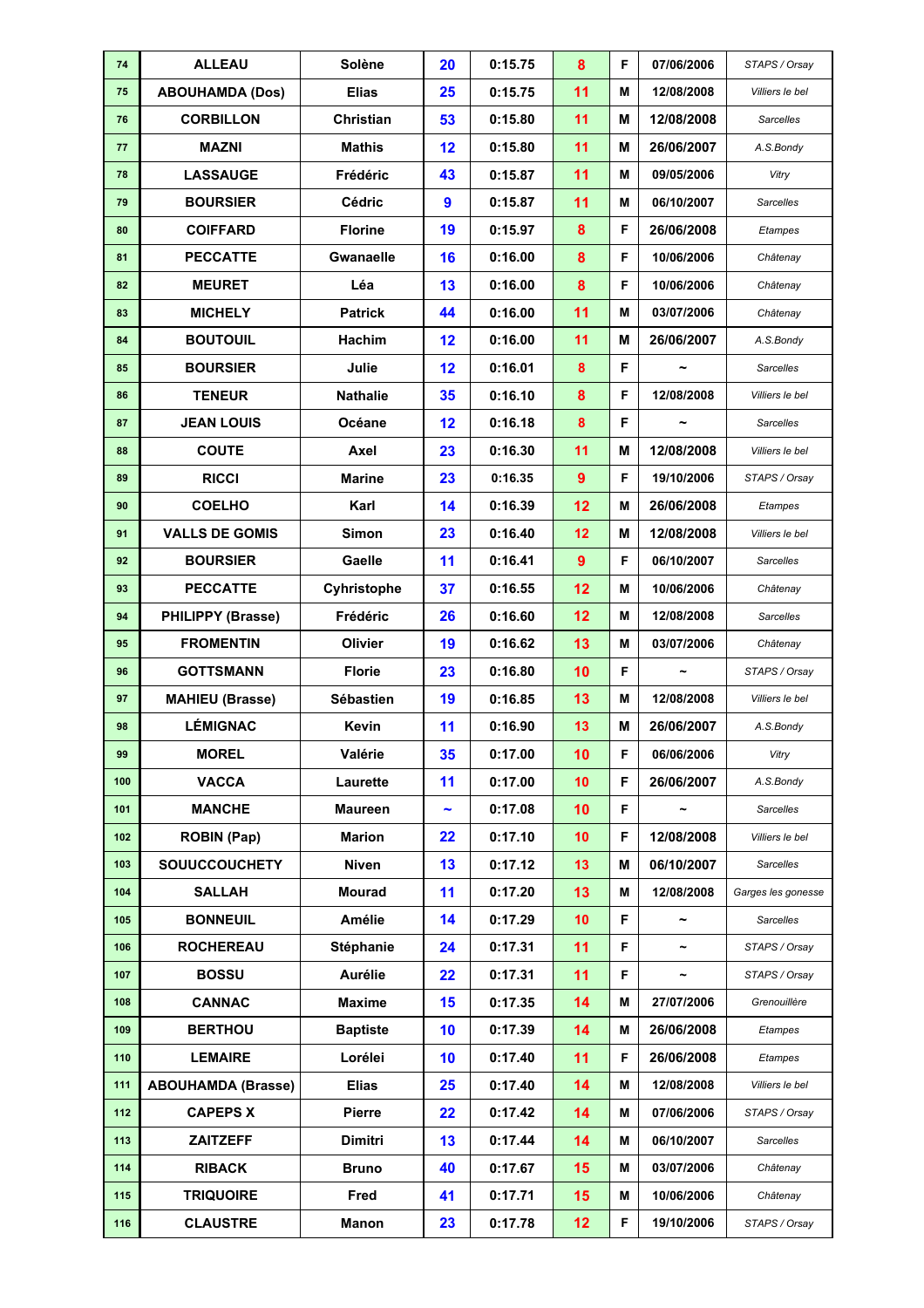| 117 | <b>TUAL</b>       | Robin            | 13               | 0:17.80 | 15 | М | 26/06/2008            | Etampes            |
|-----|-------------------|------------------|------------------|---------|----|---|-----------------------|--------------------|
| 118 | <b>PECCATTE</b>   | <b>Flavien</b>   | 11               | 0:17.86 | 15 | M | 03/07/2006            | Châtenay           |
| 119 | <b>TUAL</b>       | Héloïse          | 11               | 0:17.88 | 12 | F | 26/06/2008            | Etampes            |
| 120 | <b>GUESDON</b>    | Anastasia        | 11               | 0:18.00 | 12 | F | 06/10/2007            | <b>Sarcelles</b>   |
| 121 | <b>PIEDQUIN</b>   | <b>Dominique</b> | 14               | 0:18.01 | 15 | М | 07/06/2006            | Châtenay           |
| 122 | <b>LABEAU</b>     | Yoan             | 10               | 0:18.18 | 15 | М | $\tilde{\phantom{a}}$ | <b>Sarcelles</b>   |
| 123 | <b>KILANDA</b>    | Lewis            | 17               | 0:18.20 | 15 | Μ | 12/08/2008            | Garges les gonesse |
| 124 | <b>CHAUFFETON</b> | Lola             | 10               | 0:18.24 | 12 | F | 26/06/2008            | Etampes            |
| 125 | <b>ANNAN</b>      | Hafeir           | 18               | 0:18.34 | 13 | F | 03/07/2006            | Châtenay           |
| 126 | <b>BAOUGH</b>     | Kahina           | 18               | 0:18.36 | 13 | F | 03/07/2006            | Châtenay           |
| 127 | <b>ANGER</b>      | Lucas            | 10               | 0:18.41 | 15 | М | 26/06/2008            | Etampes            |
| 128 | <b>RIBACK</b>     | <b>Natacha</b>   | 14               | 0:18.63 | 14 | F | 07/06/2006            | Châtenay           |
| 129 | <b>SOULE</b>      | <b>Marine</b>    | 10               | 0:18.70 | 14 | F | 26/06/2008            | <b>Etampes</b>     |
| 130 | <b>NIVAN</b>      | <b>Steeven</b>   | 11               | 0:18.97 | 16 | M | $\tilde{\phantom{a}}$ | <b>Sarcelles</b>   |
| 131 | <b>CHERIER</b>    | <b>Augustin</b>  | 13               | 0:19.01 | 16 | М | 26/06/2008            | <b>Etampes</b>     |
| 132 | <b>SZCZECH</b>    | <b>Natalia</b>   | 10               | 0:19.20 | 14 | F | 26/06/2007            | A.S.Bondy          |
| 133 | <b>BETANCOURT</b> | Jordana          | 11               | 0:19.36 | 15 | F |                       | <b>Sarcelles</b>   |
| 134 | <b>MONIEZ</b>     | Ludovic          | 47               | 0:19.67 | 17 | M | 10/06/2006            | Châtenay           |
| 135 | <b>ORDONNEAU</b>  | Gérard           | 48               | 0:19.79 | 17 | Μ | 10/06/2006            | Châtenay           |
| 136 | <b>BERLIOZ</b>    | Ludovic          | 11               | 0:19.87 | 17 | M | 07/06/2006            | Châtenay           |
| 137 | <b>BAILLY</b>     | <b>Malone</b>    | $\boldsymbol{9}$ | 0:19.94 | 17 | М | 06/10/2007            | <b>Sarcelles</b>   |
| 138 | <b>MATILI</b>     | Inés             | 10               | 0:20.00 | 16 | F | 26/06/2007            | A.S.Bondy          |
| 139 | <b>THEOPHILE</b>  | Jordan           | 10               | 0:20.00 | 17 | М | 26/06/2007            | A.S.Bondy          |
| 140 | <b>DUPONT</b>     | Camille          | 10               | 0:20.50 | 17 | F | 26/06/2007            | A.S.Bondy          |
| 141 | <b>LOINTHIER</b>  | <b>Marion</b>    | 12               | 0:20.78 | 17 | F | 26/06/2008            | Etampes            |
| 142 | <b>CHLEQ</b>      | <b>Héloise</b>   | 10               | 0:20.85 | 18 | F | 26/06/2007            | A.S.Bondy          |
| 143 | <b>MEZAOUR</b>    | Adel             | 14               | 0:20.90 | 19 | M | 07/06/2006            | Châtenay           |
| 144 | <b>COLLURA</b>    | <b>Mathieu</b>   | 10               | 0:20.97 | 18 | F | 07/06/2006            | Châtenay           |
| 145 | <b>BRUNERIE</b>   | <b>Victor</b>    | 13               | 0:21.00 | 19 | М | 03/08/2006            | Grenouillère       |
| 146 | <b>VACCA</b>      | Luca             | 8                | 0:21.00 | 19 | М | 26/06/2007            | A.S.Bondy          |
| 147 | <b>KHELILI</b>    | Benjamin         | $\boldsymbol{9}$ | 0:21.07 | 19 | М | 26/06/2007            | A.S.Bondy          |
| 148 | <b>CHAFI</b>      | Abderrammane     | 22               | 0:21.45 | 20 | Μ | 12/08/2008            | Garges les gonesse |
| 149 | <b>CORNETTE</b>   | Agnès            | 38               | 0:21.56 | 19 | F | $\tilde{\phantom{a}}$ | Vitry              |
| 150 | <b>BAOUGH</b>     | Sonia            | 15               | 0:21.89 | 19 | F | 03/07/2006            | Châtenay           |
| 151 | <b>BRUNERIE</b>   | <b>Arthur</b>    | 10               | 0:21.90 | 20 | Μ | 03/08/2006            | Grenouillère       |
| 152 | <b>CHEMANI</b>    | Hannane          | 13               | 0:21.96 | 20 | F | 07/06/2006            | Châtenay           |
| 153 | <b>VIALA</b>      | Lorraine         | 15               | 0:21.98 | 20 | F | 07/06/2006            | Châtenay           |
| 154 | <b>CAILLE</b>     | Helène           | 13               | 0:21.98 | 20 | F | 07/06/2006            | Châtenay           |
| 155 | <b>TESSEDRE</b>   | <b>Vicent</b>    | 14               | 0:22.05 | 21 | Μ | $\tilde{\phantom{a}}$ | Sarcelles          |
| 156 | <b>LA MARRA</b>   | Joséphine        | 45               | 0:22.28 | 20 | F | $\tilde{}$            | Vitry              |
| 157 | <b>ZIZI</b>       | Yasmina          | 11               | 0:22.30 | 20 | F | 12/08/2008            | Garges les gonesse |
| 158 | <b>DAGORN</b>     | <b>Mathilde</b>  | 10               | 0:22.32 | 20 | F | 26/06/2008            | Etampes            |
| 159 | <b>JABBOUR</b>    | <b>Matthieu</b>  | 10               | 0:22.45 | 21 | Μ | 07/06/2006            | Châtenay           |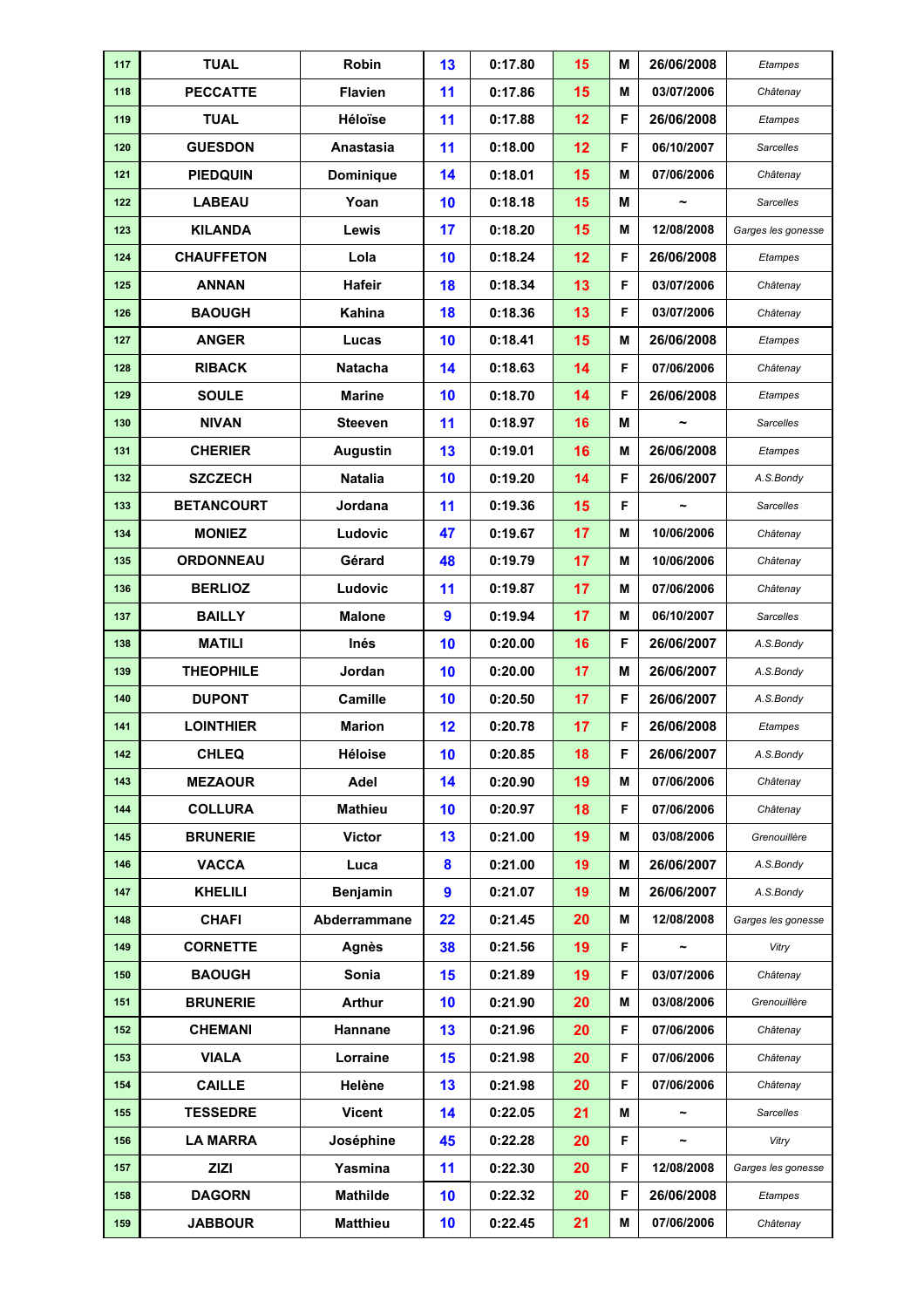| 160 | <b>CAPEPS XX (Brasse)</b>  | Nooman             | 24               | 0:22.53 | 21              | M  | 07/06/2006            | STAPS / Orsay      |
|-----|----------------------------|--------------------|------------------|---------|-----------------|----|-----------------------|--------------------|
| 161 | <b>SEGHIROUA</b>           | Insafe             | $\boldsymbol{9}$ | 0:22.62 | 21              | F  | $\tilde{\phantom{a}}$ | <b>Sarcelles</b>   |
| 162 | <b>SEDOUD</b>              | Amine              | 12               | 0:22.63 | 21              | M  | $\tilde{\phantom{a}}$ | <b>Sarcelles</b>   |
| 163 | <b>CHAMPAVERT</b>          | Ralph              | 42               | 0:22.75 | 21              | M  | 09/05/2006            | Vitry              |
| 164 | <b>GUESMIA</b>             | <b>Merwane</b>     | 12               | 0:22.75 | 21              | М  | 07/06/2006            | Châtenay           |
| 165 | <b>GONZALEZ</b>            | Romain             | 13               | 0:22.78 | 21              | М  | 07/06/2006            | Châtenay           |
| 166 | <b>CAPEPS</b>              | <b>Marie</b>       | 24               | 0:22.90 | 21              | F  | 07/06/2006            | STAPS / Orsay      |
| 167 | <b>GALLOY</b>              | <b>Vincent</b>     | 14               | 0:23.00 | 21              | М  | 10/06/2006            | Châtenay           |
| 168 | <b>DESEQUEROIS</b>         | <b>Marine</b>      | 12               | 0:23.24 | 22              | F  | 26/06/2008            | Etampes            |
| 169 | <b>CHAFI</b>               | Hamza              | $\boldsymbol{9}$ | 0:23.40 | 22              | М  | 12/08/2008            | Garges les gonesse |
| 170 | <b>BEN MOUHAN</b>          | <b>Mohand</b>      | 11               | 0:23.43 | 23              | М  |                       | Sarcelles          |
| 171 | <b>CIL</b>                 | <b>Diyar</b>       | 13               | 0:23.71 | 23              | М  | 12/08/2008            | Garges les gonesse |
| 172 | <b>FARADJI</b>             | Cyrine             | $\boldsymbol{9}$ | 0:23.73 | 23              | F  | 26/06/2007            | A.S.Bondy          |
| 173 | <b>LERAT</b>               | <b>Mathieu</b>     | 13               | 0:23.89 | 23              | М  | 07/06/2006            | Châtenay           |
| 174 | <b>PASEK</b>               | Lucie              | 17               | 0:24.16 | 24              | F  | 07/06/2006            | Châtenay           |
| 175 | <b>GOUIDER</b>             | Mehdi              | 12               | 0:24.16 | 24              | М  | 10/06/2006            | Châtenay           |
| 176 | <b>MARREC</b>              | <b>Damien</b>      | 14               | 0:24.17 | 24              | М  | 10/06/2006            | Châtenay           |
| 177 | <b>COULIBALY</b>           | <b>Ousmane</b>     | 11               | 0:24.40 | 25              | М  | 12/08/2008            | Garges les gonesse |
| 178 | <b>KONATE</b>              | Ismalë             | 14               | 0:24.50 | 25              | М  | 12/08/2008            | Villiers le bel    |
| 179 | <b>LESOUQUET</b>           | Sylvan             | 35               | 0:24.56 | 25              | М  | 27/07/2006            | Grenouillère       |
| 180 | <b>DIRIL</b>               | Frédéric           | 18               | 0:24.80 | 25              | М  | 12/08/2008            | Villiers le bel    |
| 181 | <b>VESSE</b>               | Fanny              | $\boldsymbol{9}$ | 0:24.93 | 25              | F  | 26/06/2007            | A.S.Bondy          |
| 182 | <b>TEIXEIRA</b>            | <b>Xavier</b>      | 8                | 0:25.15 | 26              | M  | ∼                     | <b>Sarcelles</b>   |
| 183 | <b>GALLOY</b>              | <b>Guillemette</b> | 41               | 0:25.25 | 26              | F  | 10/06/2006            | Châtenay           |
| 184 | <b>BAOUGH</b>              | Inès               | 12               | 0:25.34 | 27              | F  | 07/06/2006            | Châtenay           |
| 185 | <b>VERGNAUD</b>            | <b>Adrien</b>      | $\boldsymbol{9}$ | 0:25.35 | 27              | М  | 26/06/2007            | A.S.Bondy          |
| 186 | <b>HOTON</b>               | Audrea             | 10               | 0:25.49 | 27              | F  | 26/06/2008            | Etampes            |
| 187 | <b>CHINANI</b>             | Amine              | 13               | 0:25.80 | 27              | Μ  | 10/06/2006            | Châtenay           |
| 188 | <b>HADDAS</b>              | Mehdi              | 11               | 0:25.90 | 27              | Μ  | 12/08/2008            | Villiers le bel    |
| 189 | <b>ANNAN</b>               | <b>Nour</b>        | 10               | 0:26.24 | 28              | F  | 07/06/2006            | Châtenay           |
| 190 | <b>GUESMIA</b>             | Sarah              | 11               | 0:26.27 | 28              | F  | 07/06/2006            | Châtenay           |
| 191 | <b>BAOUGH</b>              | Wahiba             | 39               | 0:26.36 | 29              | F  | 29/04/2006            | Châtenay           |
| 192 | <b>CAPEPS XXX (Brasse)</b> | Sonia              | 22               | 0:26.43 | 29              | F  | 07/06/2006            | STAPS / Orsay      |
| 193 | <b>SEGHIROUA</b>           | <b>Tesmine</b>     | 10               | 0:26.84 | 29              | F. | $\tilde{\phantom{a}}$ | <b>Sarcelles</b>   |
| 194 | <b>LAVERDURE</b>           | Ashley             | 11               | 0:27.06 | 30              | F  | 07/06/2006            | Châtenay           |
| 195 | <b>DAGORAN</b>             | <b>Emeline</b>     | 8                | 0:27.20 | 30              | F  | 26/06/2008            | Etampes            |
| 196 | <b>MAHI</b>                | Yasmine            | 10               | 0:27.36 | 31              | F  | 26/06/2007            | A.S.Bondy          |
| 197 | <b>LEGHALI</b>             | Houari             | 16               | 0:27.37 | 31              | М  | 10/06/2006            | Châtenay           |
| 198 | <b>GOUALIN</b>             | <b>Guillaume</b>   | 11               | 0:27.50 | 31              | Μ  | 07/06/2006            | Châtenay           |
| 199 | <b>MAHI</b>                | Adem               | 8                | 0:27.62 | 31              | М  | 26/06/2007            | A.S.Bondy          |
| 200 | <b>GUESMIA</b>             | Lydia              | $\boldsymbol{9}$ | 0:27.80 | 31              | F  | 07/06/2006            | Châtenay           |
| 201 | <b>VERGNAUD</b>            | Antony             | $\boldsymbol{9}$ | 0:27.92 | 32 <sub>2</sub> | м  | 26/06/2007            | A.S.Bondy          |
| 202 | <b>GHERRAS</b>             | <b>Dnounia</b>     | 14               | 0:27.95 | 32              | F  | 07/06/2006            | Châtenay           |